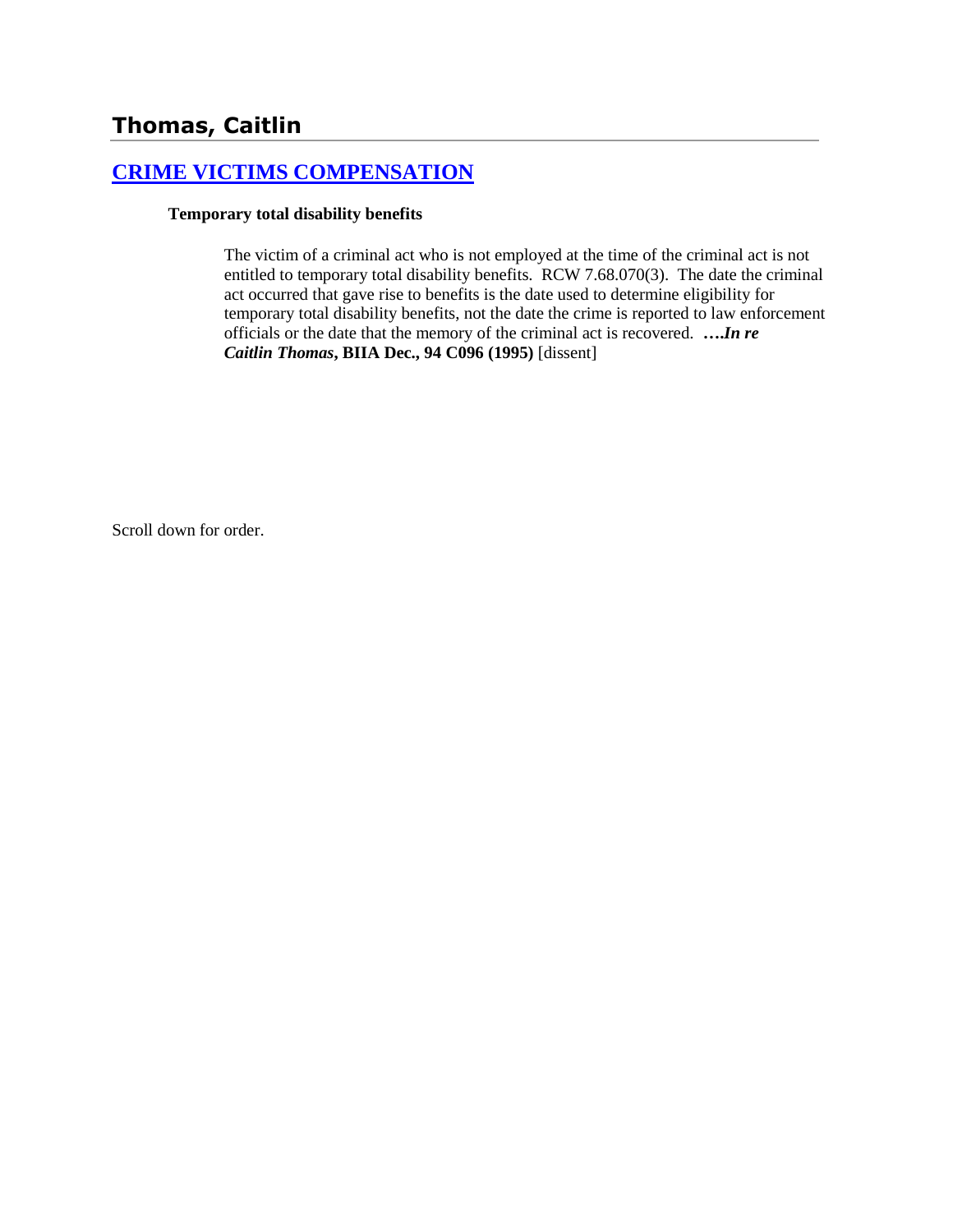## **BEFORE THE BOARD OF INDUSTRIAL INSURANCE APPEALS STATE OF WASHINGTON**

**)**

**IN RE: CAITLIN THOMAS ) DOCKET NO. 94 C096**

# **CLAIM NO. VC-25114 )**

**DECISION AND ORDER** 

APPEARANCES:

Claimant, Caitlin Thomas, by Aaby, Putnam, Albo & Causey, per Judith Proller

| Department of Labor and Industries, by  |
|-----------------------------------------|
| The Office of the Attorney General, per |
| Penny L. Allen, Assistant               |

The claimant, Caitlin Thomas, filed an appeal with the Board of Industrial Insurance Appeals on October 17, 1994, from an order of the Department of Labor and Industries dated August 22, 1994. The order found that Ms. Thomas was not eligible for time loss compensation pursuant to RCW 7.68.070(7) for the reason that she was not employed when the criminal act occurred. **AFFIRMED.**

# **PROCEDURAL AND EVIDENTIARY MATTERS**

Pursuant to RCW 51.52.104 and RCW 51.52.106, this matter is before the Board for review and decision on a timely Petition for Review filed by the Department of Labor and Industries to a Proposed Decision and Order issued on May 15, 1995, in which the order of the Department dated August 22, 1994, was reversed and remanded to the Department with direction to determine Caitlin Thomas's eligibility for time loss compensation based on her employment status on March 2, 1992.

The Board has reviewed the evidentiary rulings in the record of proceedings and finds that no prejudicial error was committed and the rulings are affirmed.

## **DECISION**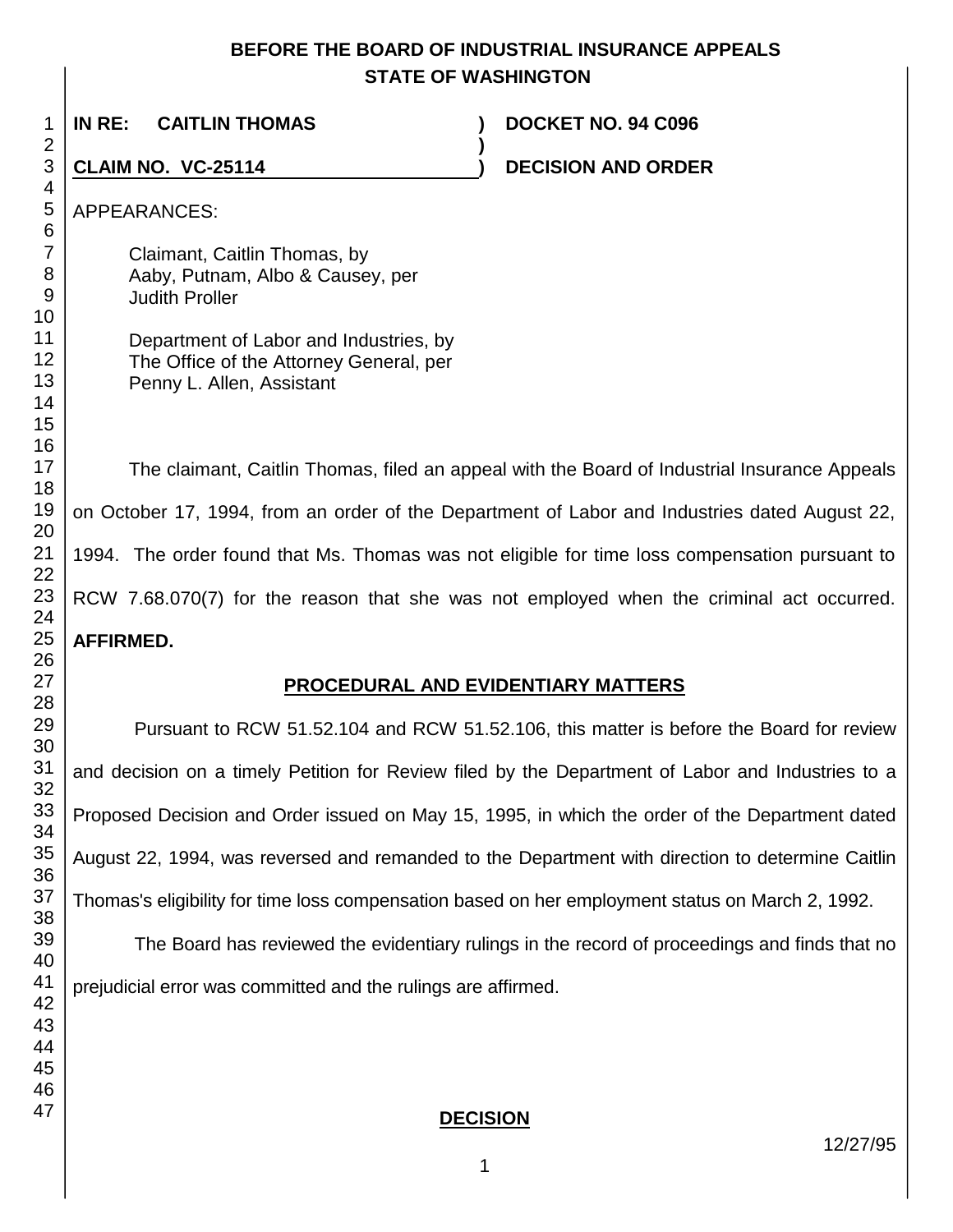This appeal presents the question of determining the appropriate date to use in evaluating a crime victim's entitlement to time loss compensation under the provisions of RCW 7.68.070(7). We have previously dealt with this specific issue on several occasions. After further consideration of the provisions of RCW 7.68.060(3), "Application of benefits - Accrual of rights," and RCW 7.68.070(7), "Benefits - Right to and amount - Limitations," we are convinced that our previous interpretation of these statutes relating to temporary total disability benefits was incorrect.

It is absolutely clear that Caitlin Thomas has done everything necessary to have a valid claim for benefits and that this claim has been properly allowed. Our only inquiry in this appeal concerns her entitlement to temporary total disability benefits or time loss compensation under the specific provisions of RCW 7.68.070(7), and in particular the proviso at the end of the paragraph of that subsection. The proviso states, "[t]hat no person is eligible for temporary total disability benefits under this chapter if such person **was not gainfully employed at the time of the criminal act,** and was not so employed for at least three consecutive months of the twelve months immediately preceding the criminal act." (Emphasis added) This statute is clear and unambiguous. The significant date for determining a crime victim's entitlement to time loss compensation is the date that the criminal act giving rise to benefits occurred, and not the date on which memory of the criminal act is recovered.

The departure we make from our earlier decisions is the distinction between the term, "criminal act," found in RCW 7.68.070(7), and the phrase, "when a report could reasonably have been made," found in RCW 7.68.060(1)(b). The former statute specifically deals with the prerequisite that an innocent victim of crime be employed as of the date of the "criminal act" in order to receive benefits for temporary total disability (time loss compensation) caused by the crime. This term, criminal act, is considerably more specific and limited than the general requirements establishing the right to apply for benefits under the Crime Victims Act.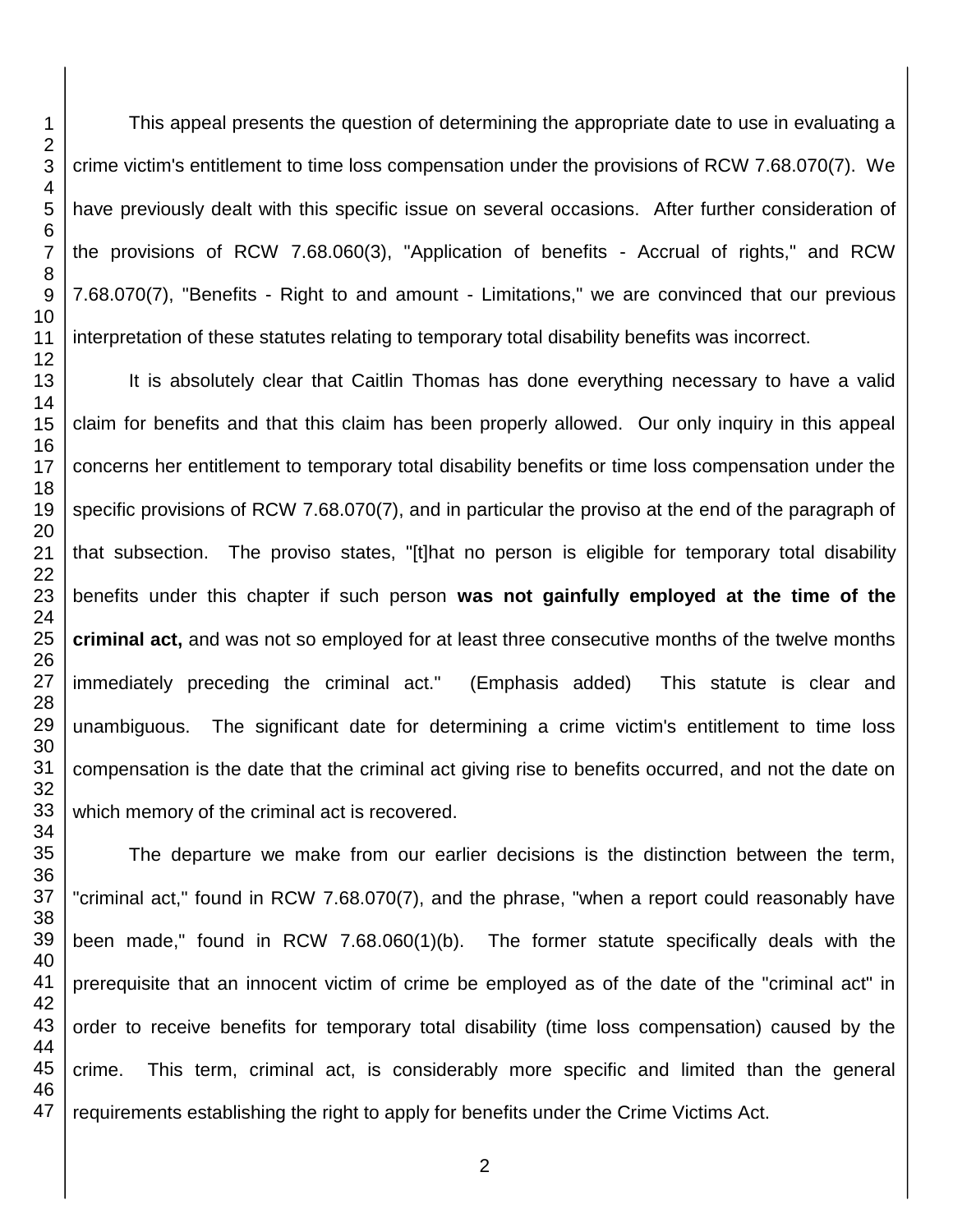The right to file for benefits is contingent upon the innocent victim first reporting the "criminal act" to local law enforcement within twelve months of its occurrence. RCW 7.68.060(1)(b). This twelve-month requirement is not hard and fast as the statute also provides that if the "report" (of the criminal act) could not reasonably have been made within twelve months of the occurrence, then the victim has twelve months from the time when such a report to law enforcement "could reasonably have been made." The Department of Labor and Industries (Department), in administering these benefits, is directed to give the "greatest weight to the needs of the victim" when determining what is reasonable. Thus, the initial reporting of a criminal act can be delayed for a considerable period of time if it could not have been "reasonably" been made within the first twelve months after the actual occurrence.

The benefits of the Crime Victims Act accrue to the innocent victim once the report of a criminal act is made. The innocent victim then has one year to make an application for benefits to the Department. RCW 7.68.060(1)(a). The distinction we now make is that the entitlement to temporary total disability benefits seems to be based on a far narrower threshold requirement than the entitlement to benefits generally. That is, the innocent victim of crime must actually be employed as of the date of the criminal act. We view the date of the criminal act and the date when the report of a criminal act could reasonably have been made as potentially two distinct and different dates.

It could be argued that the criminal act only occurs when the innocent victim could have reported it. This approach, we now conclude, would stretch the specific language of RCW 7.68.070(7) far too broadly. We will not try to define further what "could reasonably have been made" means within the context of RCW 7.68.060(1)(b), but suffice it to say, that irrespective of the ability to report a criminal act, the criminal act itself has already been committed before the report of that event could ever be made. We must surmise from this specific language that the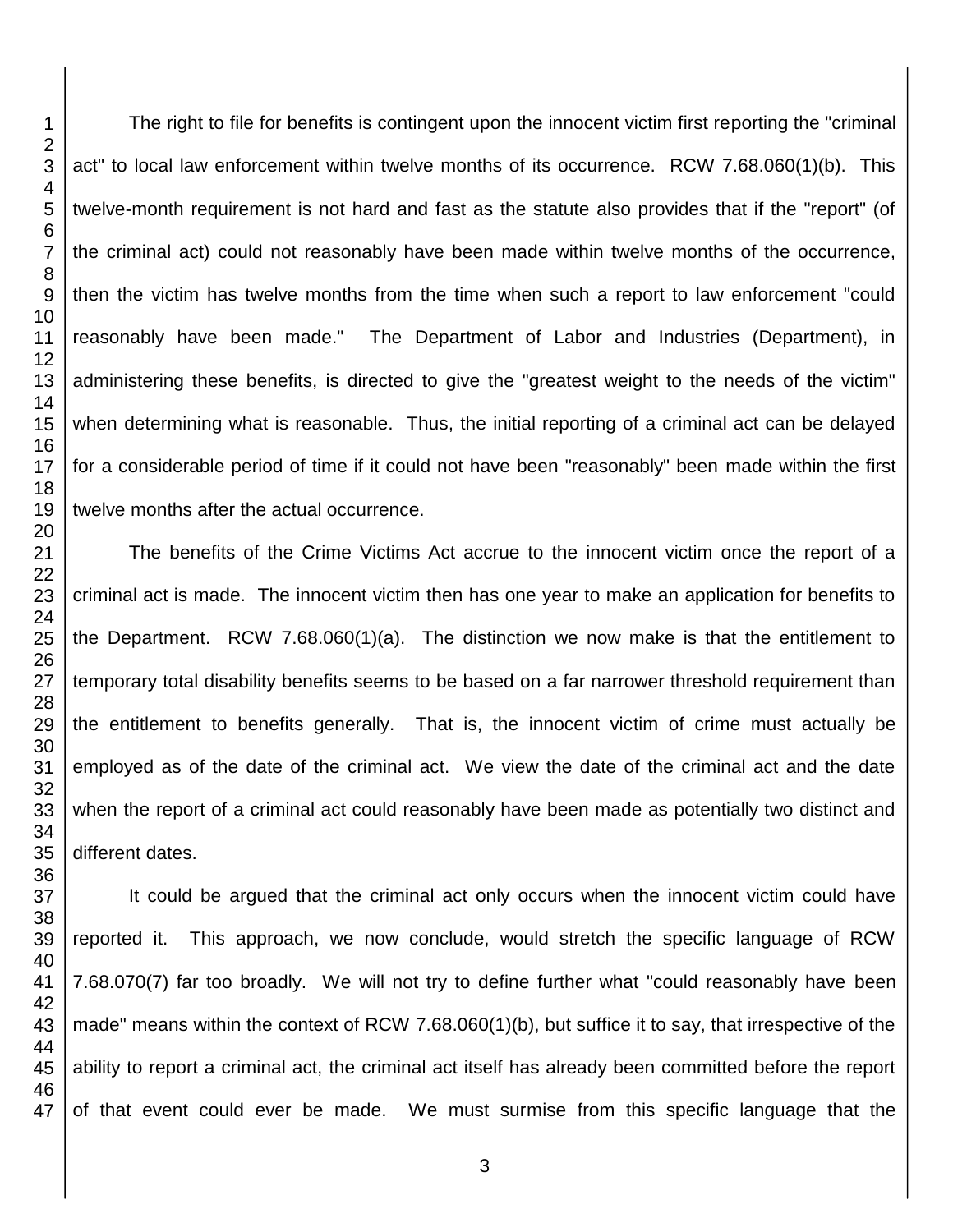Legislature intended to greatly restrict the entitlement to temporary total disability benefits available to victims of crime. Only those employed at the time the criminal act is perpetrated are eligible for these benefits.

The legislation providing for assistance to innocent victims of crime incorporates several sections of the Industrial Insurance Act in Title 51. The benefit structure available to crime victims is therefore borrowed from the industrial insurance scheme. The incorporation of the Industrial Insurance Act is not wholesale, however, and several key sections are noticeable by their absence. Among these is RCW 51.28.055 relating to Occupational Disease. The absence of this section prevents the analogous use of the concept of "date of manifestation" which determines the start of entitlement to benefits for industrially related diseases. It could also be argued that a victim of a criminal act who experiences a repressed memory of the crime only truly suffers from the crime when it is later fully remembered. The date of the criminal act might be construed, under this analogy, to be the date the crime was recalled or "manifested." We decline to use this analogy when determining benefits for temporary total disability because the occupational disease section of Title 51 is not referenced or incorporated in the Crime Victims Act.

Although we restrict the entitlement to temporary disability benefits in accordance with our understanding of RCW 7.68.070(7), we do not change our previous decisions with regard to the filing of an application for benefits, or the entitlement to any other benefit, available under the Crime Victims Act. We, again, acknowledge that the result in this appeal is a change from earlier decisions.

After consideration of the Proposed Decision and Order, the Petition for Review filed thereto by the Department, and a careful review of the entire record before us, we are persuaded that the Department order dated August 22, 1994, which, pursuant to RCW 7.68.070(7), found Caitlin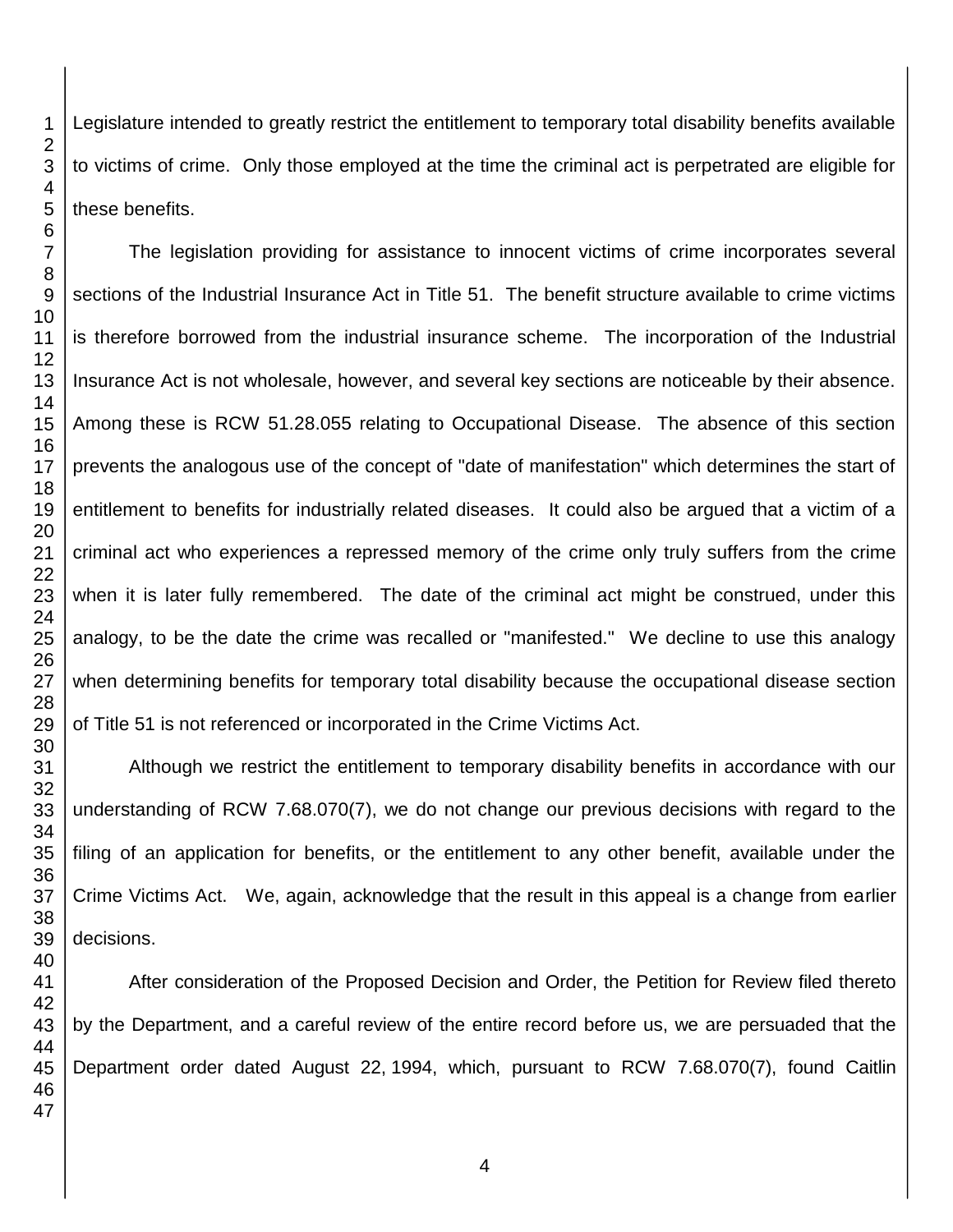Thomas ineligible for time loss compensation because she was not employed during the period when the criminal act occurred is correct and must be affirmed.

### **FINDINGS OF FACT**

1. On June 30, 1992, the claimant, Caitlin Thomas, filed an application for benefits as a crime victim alleging repressed memory of abuse by her father on January 1, 1956, resulting in stress and depression. On June 10, 1993 the Department entered an order allowing the claim.

On August 22, 1994, the Department issued an order finding that pursuant to RCW 7.68.070(7) the claimant was not eligible for time loss compensation because she was not employed when the criminal act occurred.

On October 17, 1994, the claimant filed a Notice of Appeal with the Board of Industrial Insurance Appeals from the Department order dated August 22, 1994. On November 8, 1994, the Board issued an order granting the appeal, assigning Docket No. 94 C096, and authorizing further proceedings to be held.

- 2. The claimant was sexually assaulted by her father on several occasions from 1956 through 1958, when she was under the age of 18. She became conscious of her repressed memories of the sexual abuse during psychological counseling beginning March 2, 1992. Claimant began counseling on July 6, 1983, for treatment associated with depression, suicidal ideation, low self-esteem, and bulimia. The claimant reported the incidents to the police on April 16, 1992. The Crime Victims' Compensation section of the Department of Labor and Industries allowed the claim on June 10, 1993.
- 3. Caitlin Thomas was under the age of eighteen and not gainfully employed at the time she was the victim of the criminal act for which this claim was allowed.

## **CONCLUSIONS OF LAW**

- 1. The Board of Industrial Insurance Appeals has jurisdiction over the parties and the subject matter to this appeal.
- 2. Pursuant to RCW 7.68.070(7), the claimant, Caitlin Thomas, is not entitled to time loss compensation as she was not gainfully employed at the time of the criminal act, January 1, 1956, or at the time of any other criminal act covered by this claim.
- 3. The Department order dated August 22, 1994, finding that pursuant to RCW 7.68.070(7) the claimant is not eligible for time loss compensation because she was not employed when the criminal act occurred is correct, and is affirmed.

47

1 2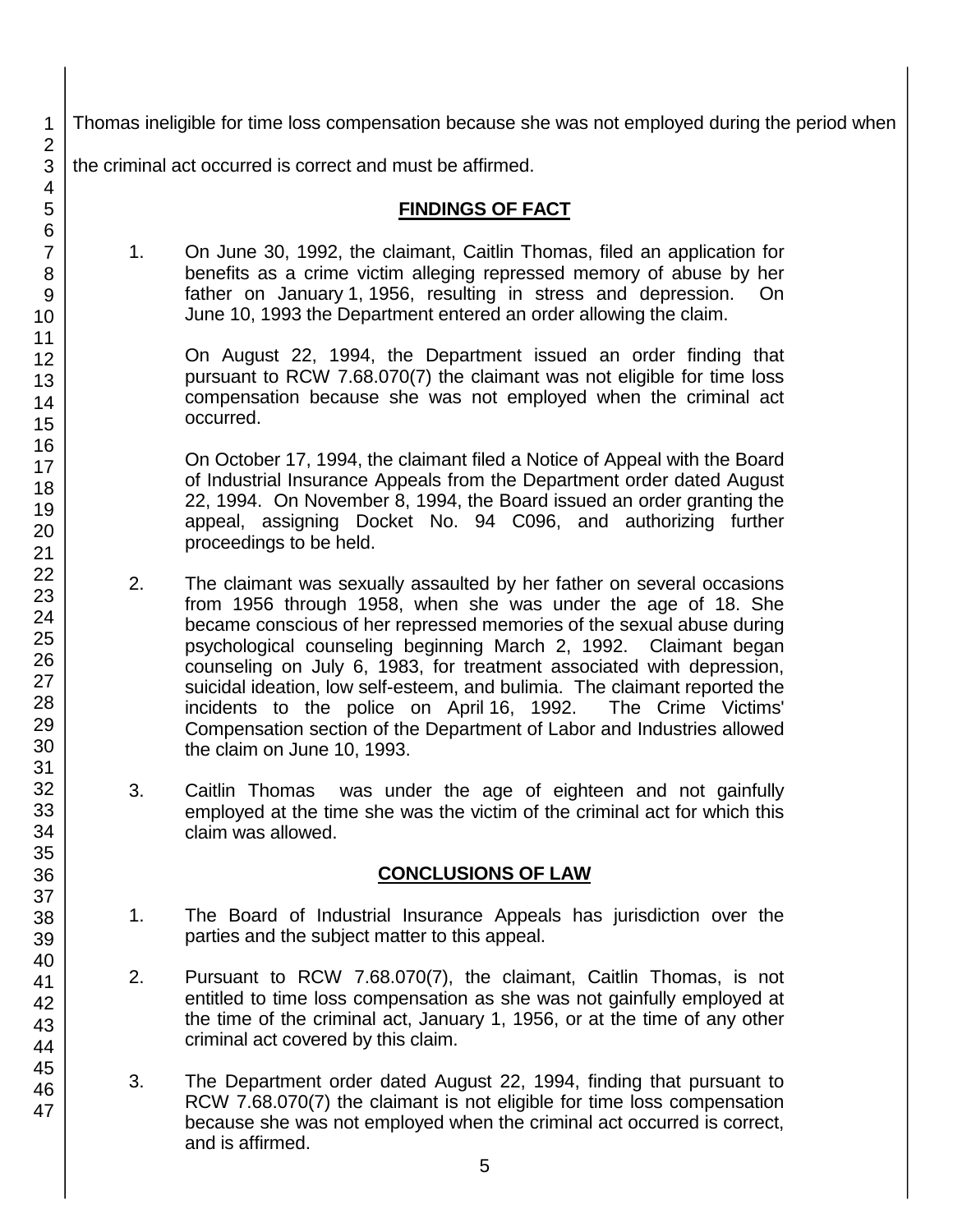#### It is so ORDERED.

Dated this 27th day of December, 1995.

### BOARD OF INDUSTRIAL INSURANCE APPEALS

/S/\_\_\_\_\_\_\_\_\_\_\_\_\_\_\_\_\_\_\_\_\_\_\_\_\_\_\_\_\_\_\_\_\_\_\_\_\_\_ S. FREDERICK FELLER Chairperson

/S/\_\_\_\_\_\_\_\_\_\_\_\_\_\_\_\_\_\_\_\_\_\_\_\_\_\_\_\_\_\_\_\_\_\_\_\_\_\_ ROBERT L. McCALLISTER Member

#### **DISSENT**

I disagree with the majority and, therefore, dissent.

RCW 7.68.060(3) specifically provides that the victim's rights shall accrue at the time the claimant remembers the criminal act. In other words, Ms. Thomas's right to receive any and all benefits did not begin until she regained her recollection of the crime. I see no logical reason why the term "rights" should not be understood to include Ms. Thomas's right to receive time loss compensation benefits. This interpretation of the statute also allows for a liberal construction in favor of the victim. RCW 7.68.060(3) indicates, "In making determinations as to reasonable time limits [for discovering the crime], the department shall give greatest weight to the needs of the victim." (Emphasis added.) The majority's decision in this case is inconsistent with the Legislature's comment on the construction of the Act.

I would reverse the August 22, 1994 Department order and remand with instructions to determine Ms. Thomas's entitlement for time loss compensation benefits based on her employment status on March 2, 1992, the time when Ms. Thomas became aware of repressed memories of childhood sexual abuse.